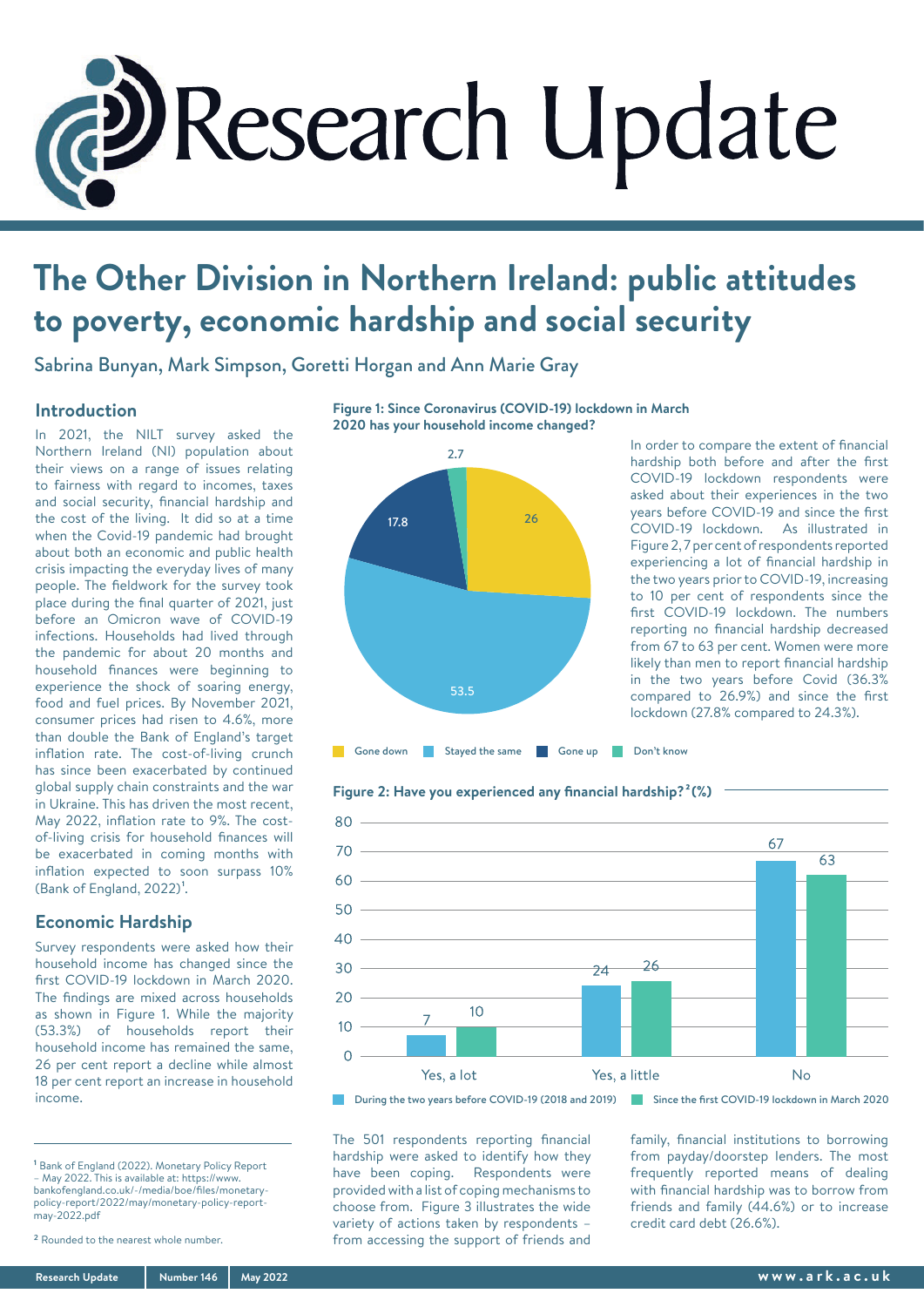

## **Figure 3: How do respondents cope with financial hardship? (%)**



The 501 respondents who reported experiencing financial hardship were also asked whether their reported hardship was specifically related to COVID-19. Figure 4 shows that 30 per cent of those respondents reported that the financial hardship they experienced was specifically related to COVID-19 with 40 per cent reporting that

5.2

7.3 5.2

2.2  $\overline{2}$ 1.6

The most frequently reported sources of hardship were working fewer hours and the loss of job (19.7% and 12.4% of respondents respectively). A substantial number of respondents reported financial hardship due to self-isolation or shielding,

Yes, totally Yes, partly - I was facing financial hardship anyway

COVID-19 was partly responsible. Around 15 per cent reported that their hardship was due to something else, 15 per cent reported they do not know.

26.6

14.9 13.3 11.6 10.2

44.6

#### **Figure 4: Is the reported financial hardship specifically related to COVID-19?**



## **Cost of Living**

Even before the current cost of living crisis, many people in NI struggled to make ends meet. To gain an insight into how households might cope with further cost of living increases, respondents were asked two questions to establish the extent to which they struggle to afford a basic standard of living: *Could your household afford to pay an unexpected, but necessary, expense of £500?* (It is worth noting that £500 is at the conservative end of predicted average household energy bill increases) and, *Did your household turn heating down or off because you could not afford the costs last winter, even though it was too cold in the house/flat?* Around 25 per cent of households could not afford to pay an unexpected £500 bill; just over 24 per cent of households reported having to turn the heating down or off due to costs. Looking at what groups would struggle the most with an unexpected, but necessary, expense of £500, fewer than one in ten of those over 65 said they could not afford this, rising to 40 per cent of those aged 18-24, 36 per cent of 25-34 year olds and 33 per cent of 35-44 year olds. Analysis of responses to this question in terms of political party supported show DUP supporters are least able to afford this expense (34.9%) followed by Sinn Féin (SF) (31.6%) with Alliance supporters the group most likely to be able to afford such an unexpected expense. The proportion of respondents unable to afford a £500 expense should not surprise us; the Family Resources Survey 2019-20 found that 36 per cent of households have no savings. Nor is it surprising that there is less than two percentage points of a difference No, it is due to something else Don't know

issues associated with the cost of living/ low income. Additional causes included COVID-19 or other health related issues, home schooling or redundancy.

caring responsibilities, furlough or

between the ability of those in paid employment (24.9%) and those not (26.4%) to afford an expense of £500 since official statistics show that so many of those in paid employment are living, objectively, in poverty.

Responses to the question *Did your household turn heating down or off because you could not afford the costs last winter, even though it was too cold in the house/ flat?* reveal a concerning situation for low income households (Table 1).

**Table 1: Did your household turn heating down or off because you could not afford the costs last winter, even though it was too cold in the house/flat?**

|            | Among which group would you place yourself: |                   |                |  |
|------------|---------------------------------------------|-------------------|----------------|--|
|            | High income (%)                             | Middle income (%) | Low income (%) |  |
| Yes        | 2.5                                         | 13.5              | 52.1           |  |
| <b>No</b>  | 96.3                                        | 84.6              | 44.0           |  |
| Don't know | 1.3%                                        | 2.0%              | 3.9%           |  |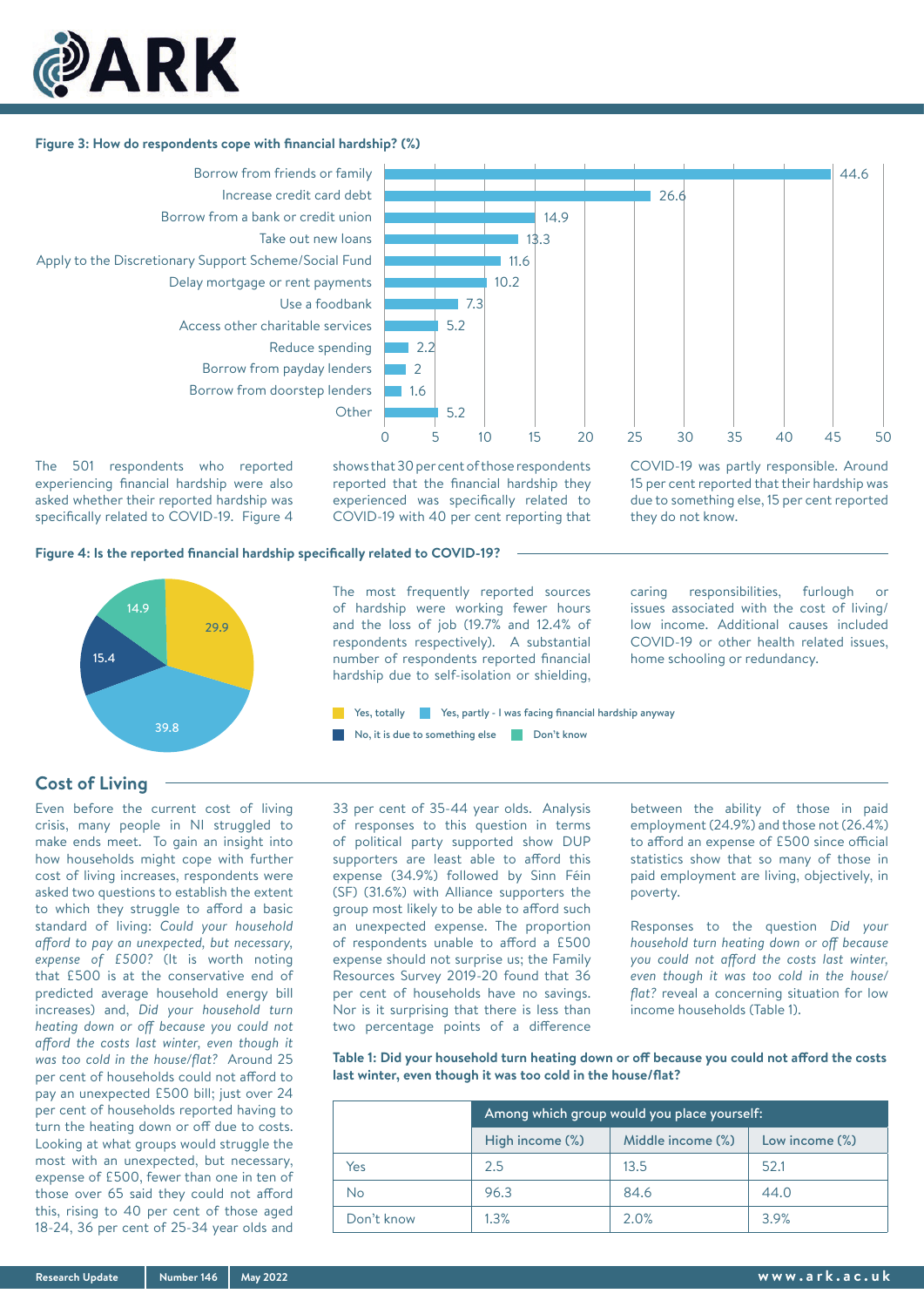

Even in winter 2020, before the soaring costs of energy and while Universal Credit claimants received a £20 a week uplift, over half of respondents who described themselves as low income had turned the heating down or off because they could not afford it. Again, this is unsurprising since the Family Resources Survey shows that lower income families spend a higher percentage of their budget on food, housing and energy. Younger age groups – those most likely to have children in the household – were most likely to say they had had to turn the heating down or off. Those respondents who support the DUP (29%) or SF (27.3%) were most likely to have had to turn heating down or off because they couldn't afford the costs.

### **Attitudes to Social Security**

The 2021 NILT survey was the first since 2000 to feature questions on social security and the intervening period has seen significant changes in this field. Benefits for working age people tended to increase in real terms between 2000 and 2010 and to decrease in real terms (and, for some households, in cash terms) between 2010 and 2020.<sup>3</sup> The social security-related questions in the survey largely break down into two broad categories. The first group concerns adequacy – what level of income benefits should guarantee; the second is made up of distinct (though related) questions about fairness, reciprocity and the deservingness of social security claimants.

As shown in Table 2, overall, responses show that people in NI value a social safety net that ensures an acceptable standard of living. Just over 90 per cent of respondents agree that *'Social security benefits should enable an individual or family to meet their basic living needs'.* Sixty per cent agree with

the more ambitious statement that *'Social security benefits should enable an individual or family to have a normal standard of living',* while 80 per cent thought *'Social security benefits should enable an individual or family to live a life in dignity'.* At the same time, a significant minority (37.5%) agreed that benefit incomes should be capped regardless of factors like family size or housing costs, a policy that was introduced by the UK Government in 2013 but affects few claimants in NI due to mitigation measures introduced in 2016. It is questionable whether a benefit cap that controls social security costs to any meaningful extent could coexist with benefit levels that allow even larger families in areas with relatively high housing costs to enjoy a normal standard of living.

#### **Table 2: Views on the role of Social Security benefits**

| <b>Statement</b>                                                                                             | $\%$                    | $\%$                         | $\%$                          | $\%$          |
|--------------------------------------------------------------------------------------------------------------|-------------------------|------------------------------|-------------------------------|---------------|
| Social security<br>benefits should:                                                                          | Agree/strongly<br>agree | Neither agree<br>or disagree | Disagree/strongly<br>disagree | Don't<br>know |
| Enable an individual or family to meet their basic living needs                                              | 90.3                    | 5.1                          | 2.4                           | 2.2           |
| Enable an individual or family to have a normal standard of living                                           | 60.8                    | 22.1                         | 13.5                          | 3.7           |
| Enable an individual or family to live a life in dignity                                                     | 80.9                    | 12.5                         | 3.8                           | 2.8           |
| Be capped and not exceed a maximum amount irrespective of<br>factors such as family size, housing costs etc. | 37.5                    | 19.3                         | 36.4                          | 6.7           |

## **Effect of income group and political party support on attitudes to social security**

There was a very high level of agreement with the principle that social security benefits should enable people to meet their basic living needs regardless of whether self-assessed income was high (96.3%), middle (91.3%) or low (91.1%) and between men and women Considering the related statement that *'social security benefits should enable an individual or family to live a life in dignity',* self-perceived high-income respondents were most likely to agree (95%), followed by those on a low income (91.9 per cent) and those on a middle income (82%). Conversely, the principle that social security should enable a *'normal standard of living'* was most strongly supported by the low-income group (67%), in this case with weakest support from the high-income group (48.8%). Women were

more likely than men to agree that social security benefits should enable a normal standard of living (67.5% compared to 53.8) and enable people to live in dignity (83.4 compared to 78.8). The middle-income group was the only one in which *more people agreed than disagreed* with the principle that benefits should be *'set at a level to force people into paid work'* (44.1% agreed; 30.2% disagreed), and the only one in which more agreed than disagreed with the capping of social security entitlements (42.9% against 33.2%). When responses to the same set of questions were broken down by actual income (less than £15,600/£15,601 to £26,500/more than £26,500), consensus around the need for social security benefits to enable people to access their basic needs and live in dignity was similarly high. The lowest-income group was again most likely to agree that social security should support a normal standard of living.

Support for a social security system that enables people to meet their basic living needs was very high across the political spectrum. Only among DUP (88.2%) and SF (87.6%) supporters did the proportion agreeing with the principle drop below 90 per cent. The notion that benefits should enable a life in dignity was fairly strongly supported – at least 67 per cent regardless of party allegiance. Nationalist party supporters (73% SDLP and 70 % SF) were most likely to agree that social security should enable a normal standard of living, with lower percentages but still (just about) a majority of each of the other parties' supporters taking this view. There was a stark divide on the question of whether benefit levels should be designed to force people into paid work with around 30 per cent of nationalist and Alliance supporters agreeing this should be so, compared to around 50 per cent of unionists.

3 There has been a more sustained increase in retirement benefits across the two decades.